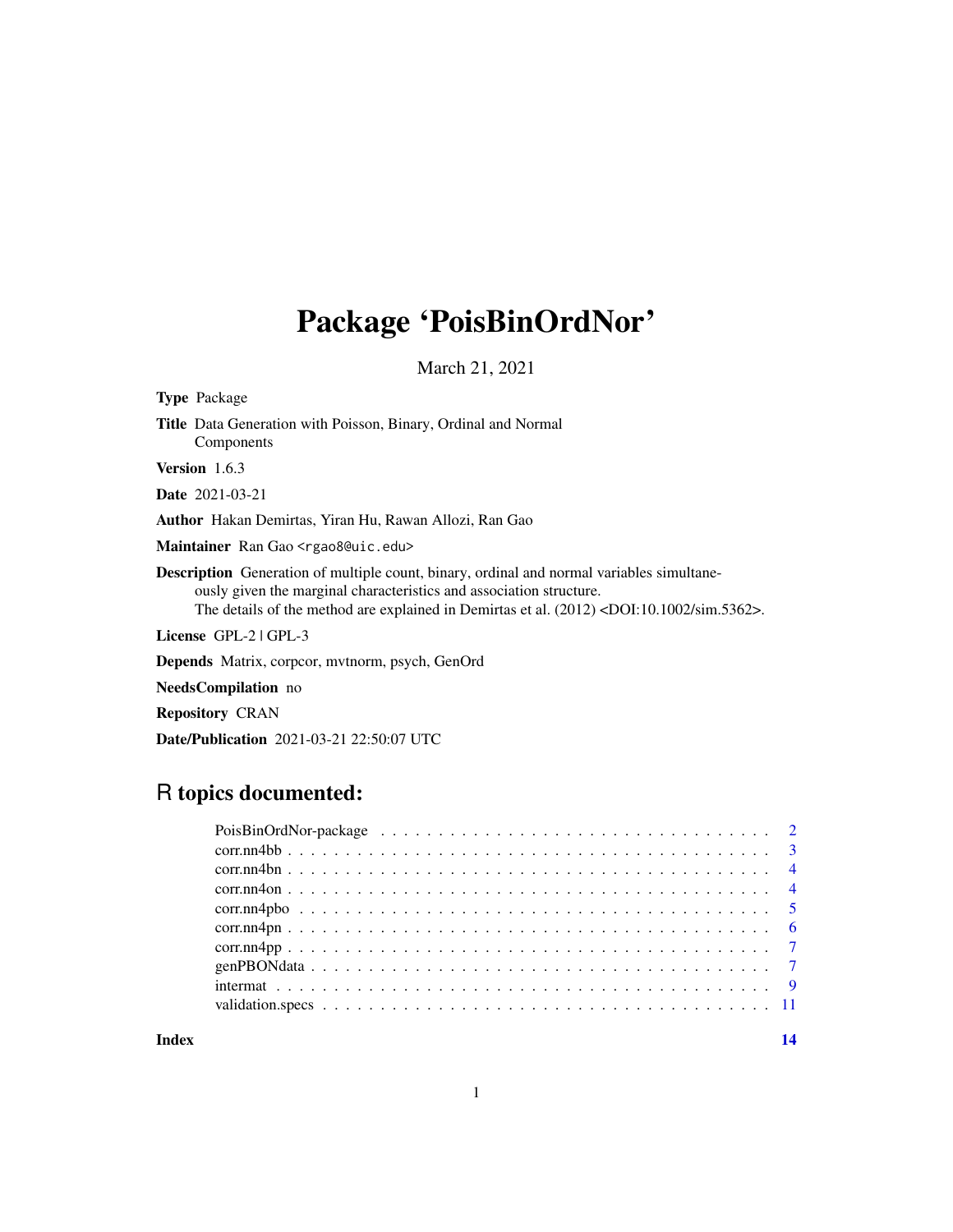<span id="page-1-0"></span>PoisBinOrdNor-package *Data Generation with Count, Binary, Ordinal and Normal Components*

#### Description

Generation of multiple count, binary, ordinal and normal variables simultaneously given the marginal characteristics and association structure based on the methodologies proposed in Demirtas et al. (2012), Demirtas and Yavuz (2015), Amatya and Demirtas (2016), Demirtas and Hedeker (2016).

#### Details

| Package: | PoisBinOrdNor |
|----------|---------------|
| Type:    | Package       |
| Version: | 1.6.3         |
| Date:    | 2021-03-21    |
| License: | GPL-2   GPL-3 |

PoisBinOrdNor package consists of nine functions. The function [validation.specs](#page-10-1) validates the specificed quantities to avoid obvious specification errors. The functions [corr.nn4bb](#page-2-1), [corr.nn4bn](#page-3-1), [corr.nn4on](#page-3-2), [corr.nn4pbo](#page-4-1), [corr.nn4pn](#page-5-1), and [corr.nn4pp](#page-6-1) each computes the intermediate correlation coefficient for binary-binary combinations, binary-normal combinations, ordinal-normal combinations, count-binary/ordinal combinations, count-normal and count-count combinations, respectively. The function [intermat](#page-8-1) assembles the intermediate correlation matrix for the multivariate data based on input from functions [corr.nn4bb](#page-2-1), [corr.nn4bn](#page-3-1), [corr.nn4on](#page-3-2), [corr.nn4pbo](#page-4-1), [corr.nn4pn](#page-5-1) and [corr.nn4pp](#page-6-1). The engine function [genPBONdata](#page-6-2) computes the final correlation matrix and generates mixed data in accordance with the specified marginal and correlational quantities.

#### Author(s)

Hakan Demirtas, Yiran Hu, Rawan Allozi, Ran Gao

Maintainer: Ran Gao <rgao8@uic.edu>

#### References

Amatya, A. & Demirtas, H. (2015). Simultaneous generation of multivariate mixed data with Poisson and normal marginals. Journal of Statistical Computation and Simulation, 85(15), 3129-3139.

Demirtas, H. & Doganay, B. (2012). Simultaneous generation of binary and normal data with specified marginal and association structures. Journal of Biopharmaceutical Statistics, 22(2), 223- 236.

Demirtas, H. & Hedeker, D. (2011). A practical way for computing approximate lower and upper correlation bounds. The American Statistician, 65(2), 104-109.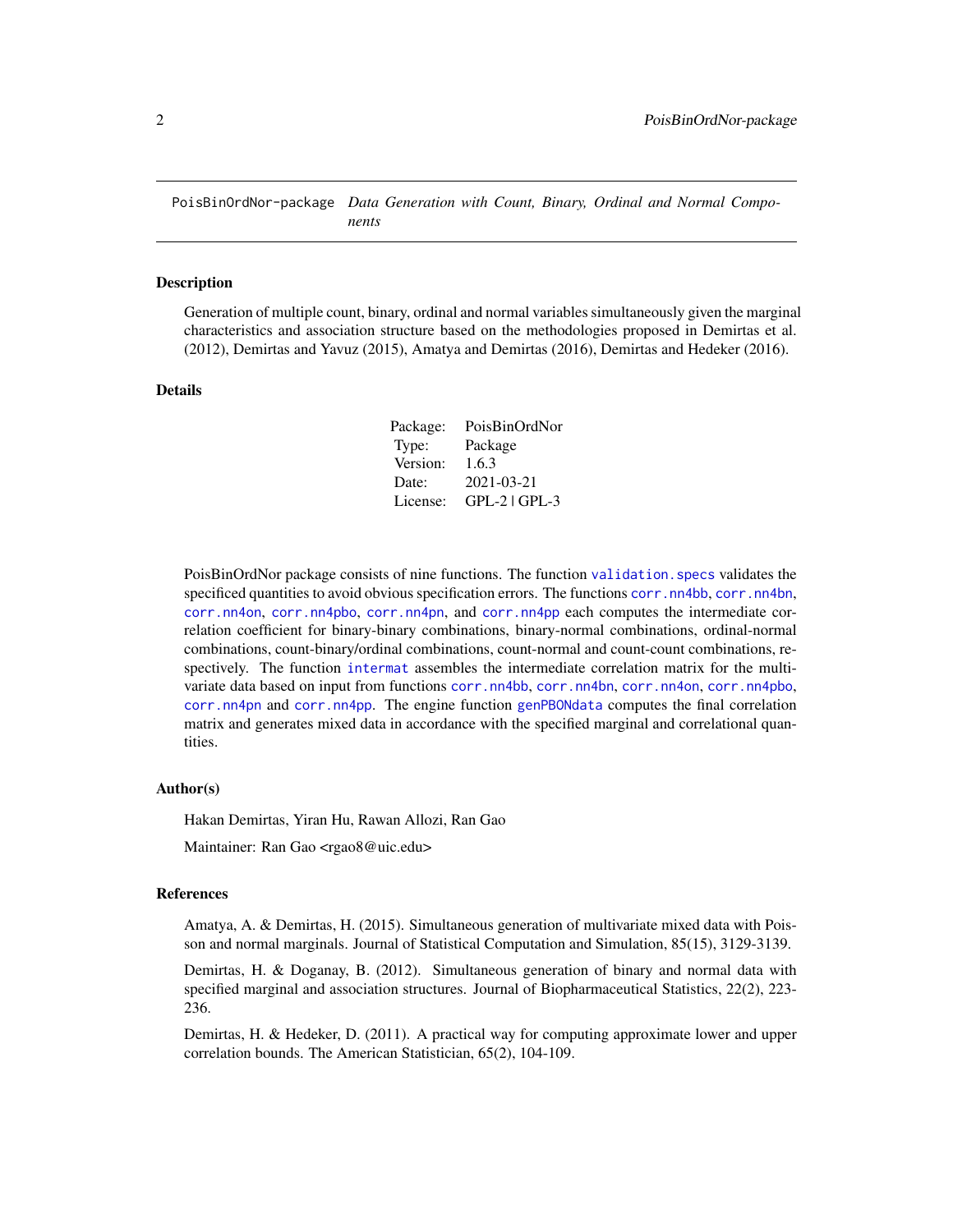#### <span id="page-2-0"></span>corr.nn4bb 3

Demirtas, H. & Hedeker, D. (2016). Computing the point-biserial correlation under any underlying continuous distribution. Communications in Statistics–Simulation and Computation, 45(8), 2744- 2751.

Demirtas, H., Hedeker, D. & Mermelstein, R. J. (2012). Simulation of massive public health data by power polynomials. Statistics in Medicine, 31(27), 3337-3346.

Demirtas, H. & Yavuz, Y. (2015). Concurrent generation of ordinal and normal data. Journal of Biopharmaceutical Statistics, 25(4), 635-650.

Ferrari, P.A. and Barberio, A. (2012). Simulating ordinal data. Multivariate Behavioral Research, 47(4), 566-589.

Yahav, I. & Shmueli, G. (2012). On generating multivariate Poisson data in management science applications. Applied Stochastic Models in Business and Industry, 28(1), 91-102.

<span id="page-2-1"></span>corr.nn4bb *Finds the tetrachoric correlation based on user-specified correlation between binary variables.*

# Description

This function computes the tetrachoric correlation given the correlation for a pair of binary variables (phi coefficient).

#### Usage

corr.nn4bb(p1, p2, BB.cor)

#### Arguments

| p1             | Probability parameter for the first binary variable.      |
|----------------|-----------------------------------------------------------|
| p <sub>2</sub> | Probability parameter for the second binary variable.     |
| BB.cor         | Pre-specified correlation for a pair of binary variables. |

#### Value

A tetrachoric correlation coefficient.

# References

Demirtas, H. & Doganay, B. (2012). Simultaneous generation of binary and normal data with specified marginal and association structures. Journal of Biopharmaceutical Statistics, 22(2), 223- 236.

#### Examples

```
## Not run:
corr.nn4bb(0.43, 0.7, 0.129)
```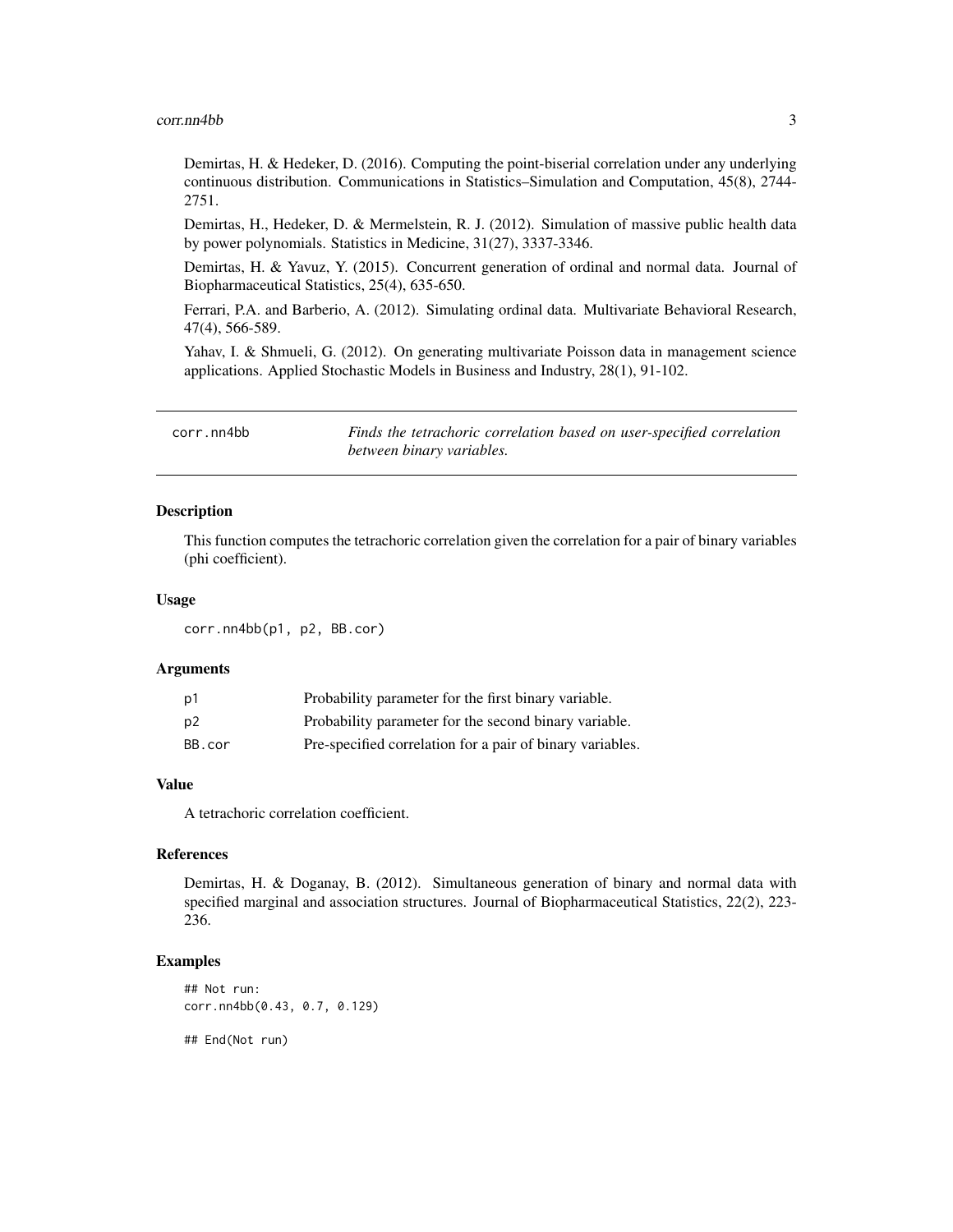<span id="page-3-1"></span><span id="page-3-0"></span>

# Description

This function computes the biserial correlation given the specified correlation for a pair of binary and normal variables (point-biserial correlation).

### Usage

corr.nn4bn(p, BN.cor)

# Arguments

|        | Probability parameter for the binary variable.                       |
|--------|----------------------------------------------------------------------|
| BN.cor | Pre-specified correlation for a pair of binary and normal variables. |

## Value

A biserial correlation coefficient.

# Examples

```
## Not run:
corr.nn4bn(0.43, 0.12)
## End(Not run)
```
<span id="page-3-2"></span>

| corr.nn4on | Finds polyserial correlation for given the correlation for an ordinal- |
|------------|------------------------------------------------------------------------|
|            | normal pair.                                                           |

# Description

This function computes the polyserial correlation given the specified correlation for a pair of ordinal and normal variables (point-polyserial correlation).

# Usage

corr.nn4on(p, ON.cor)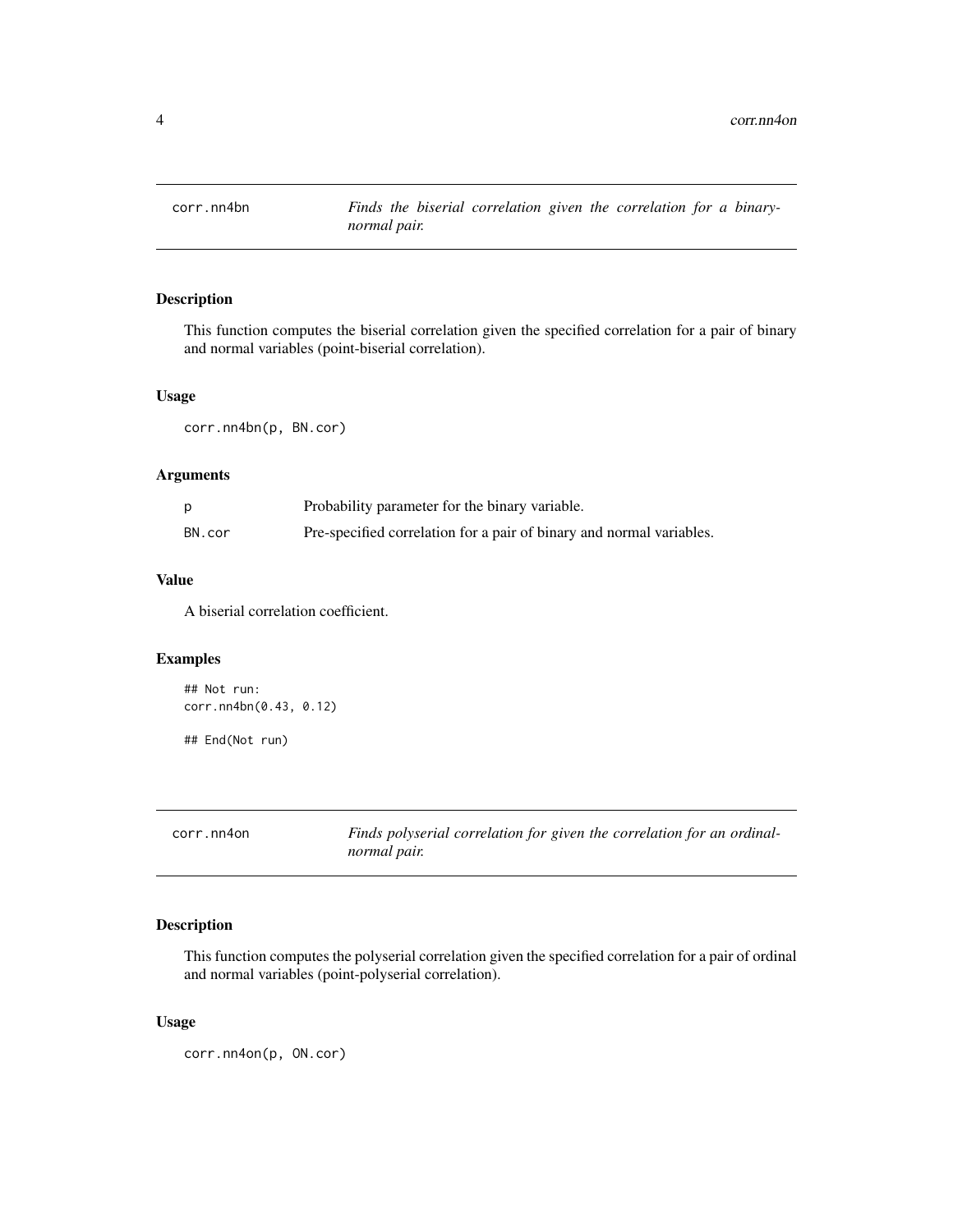# <span id="page-4-0"></span>corr.nn4pbo 5

# Arguments

| p      | A vector of probabilities for an ordinal variable. The <i>i</i> -th element of the pvec<br>is the cumulative probability defining the marginal distribution of the ordinal<br>variable. If the variable has k categories, the i-th element of p will contain k-1<br>probabilities. The k-th element is implicitly 1. |
|--------|----------------------------------------------------------------------------------------------------------------------------------------------------------------------------------------------------------------------------------------------------------------------------------------------------------------------|
| ON.cor | Pre-specified correlation for a pair of ordinal-normal variables.                                                                                                                                                                                                                                                    |

#### Value

A tetrachoric correlation coefficient.

# Examples

```
## Not run:
corr.nn4on(c(0.33, 0.66), 0.22)
## End(Not run)
```
<span id="page-4-1"></span>corr.nn4pbo *Finds the underlying bivariate normal correlation given the correlation for a count-binary or count-ordinal pair.*

# Description

This function computes the underlying bivariate normal correlation given the correlation for a pair of count and binary variables or a pair of count and ordinal variables.

# Usage

```
corr.nn4pbo(lam, p, PO.cor)
```
# Arguments

| lam    | Rate parameter for the count variable.                                                                                                                                                                                                                                                                       |
|--------|--------------------------------------------------------------------------------------------------------------------------------------------------------------------------------------------------------------------------------------------------------------------------------------------------------------|
| р      | A vector of probabilities for an ordinal variable. The i-th element of the pvec<br>is the cumulative probability defining the marginal distribution of the ordinal<br>variable. If the variable has k categories, the i-th element of p will contain k-1<br>probabilities. The k-th element is implicitly 1. |
| PO.cor | Pre-specified correlation for a pair of count and binary, or count and ordinal,<br>variables.                                                                                                                                                                                                                |

#### Value

A tetrachoric correlation coefficient.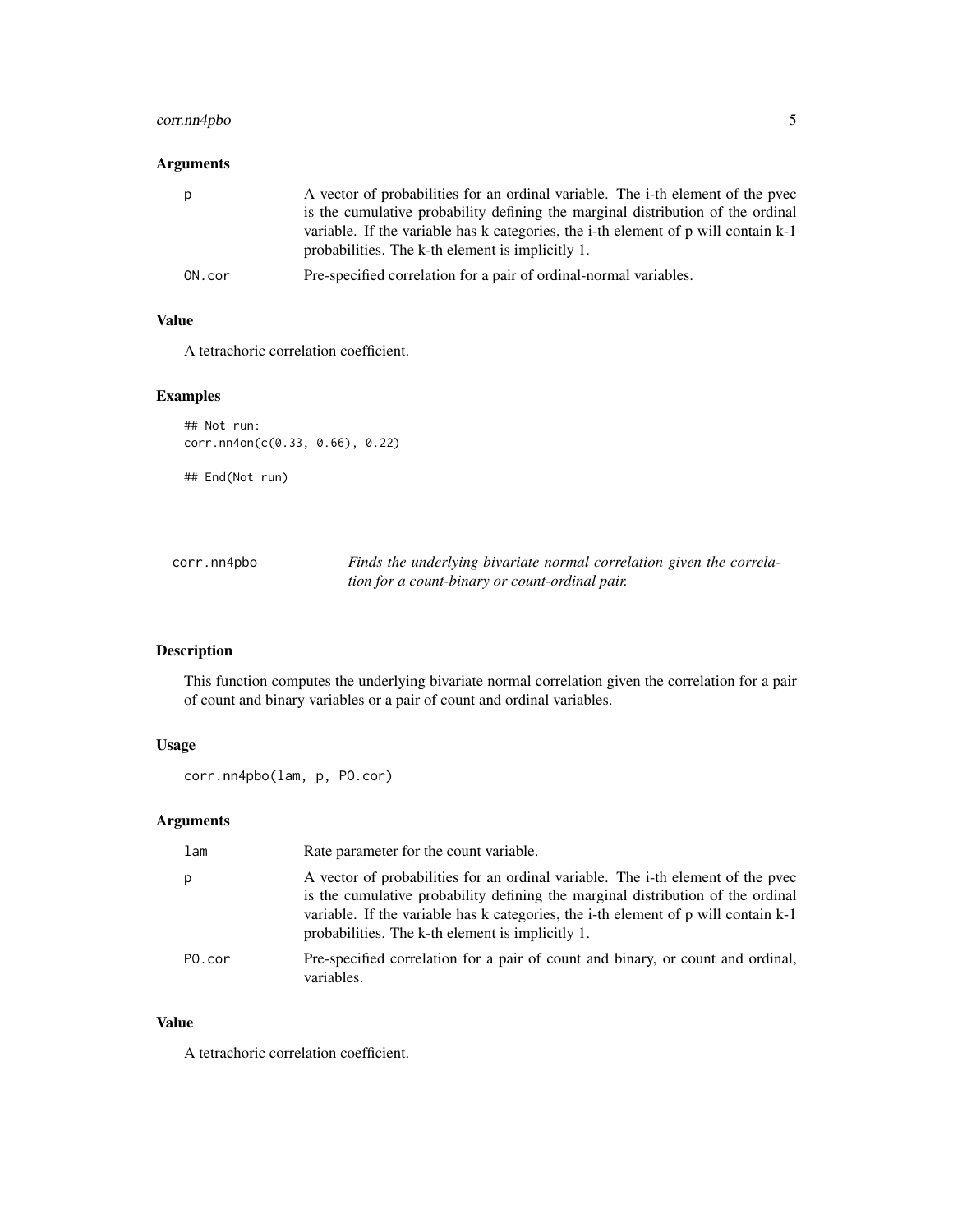#### <span id="page-5-0"></span>References

Amatya, A. & Demirtas, H. (2015). Simultaneous generation of multivariate mixed data with Poisson and normal marginals. Journal of Statistical Computation and Simulation, 85(15), 3129-3139.

Yahav, I. & Shmueli, G. (2012). On generating multivariate Poisson data in management science applications. Applied Stochastic Models in Business and Industry, 28(1), 91-102.

# Examples

## Not run: corr.nn4pbo(0.5, c(0.2, 0.5), 0.235)

## End(Not run)

<span id="page-5-1"></span>corr.nn4pn *Finds the underlying bivariate normal correlation given the correlation for a count-normal pair.*

# Description

This function computes the underlying bivariate normal correlation given the specified correlation for a pair of count and normal variables.

#### Usage

corr.nn4pn(lam, PN.cor)

# Arguments

| 1 <sub>am</sub> | Rate parameter for the count variable.                              |
|-----------------|---------------------------------------------------------------------|
| PN.cor          | Pre-specified correlation for a pair of count and normal variables. |

# Value

Correlation of underlying bivariate normal data.

# Examples

```
## Not run:
corr.nn4pn(0.5, 0.32)
```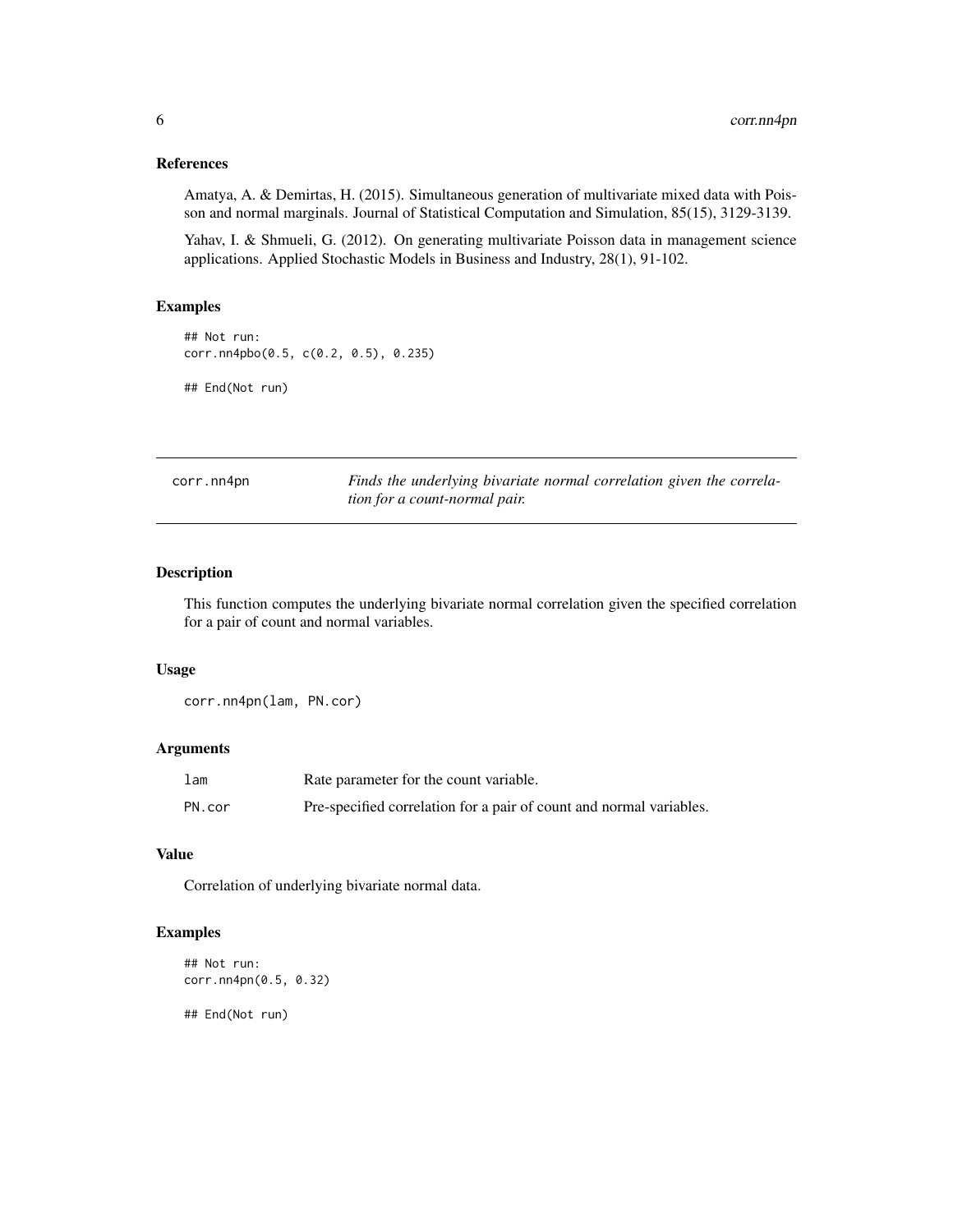<span id="page-6-1"></span><span id="page-6-0"></span>corr.nn4pp *Finds the underlying bivariate normal correlation given the correlation for a pair of count variables.*

# Description

This function computes the underlying bivariate normal correlation given the specified correlation for a pair of count variables.

#### Usage

corr.nn4pp(lambda1, lambda2, PP.cor)

# Arguments

| lambda1 | Rate parameter for the first count variable.             |
|---------|----------------------------------------------------------|
| lambda2 | Rate parameter for the second count variable.            |
| PP.cor  | Pre-specified correlation for a pair of count variables. |

#### Value

Correlation of underlying bivariate normal data.

# References

Amatya, A. & Demirtas, H. (2015). Simultaneous generation of multivariate mixed data with Poisson and normal marginals. Journal of Statistical Computation and Simulation, 85(15), 3129-3139.

# Examples

```
## Not run:
corr.nn4pp(0.5, 2, 0.4)
## End(Not run)
```
<span id="page-6-2"></span>

| genPBONdata | Generates correlated data with multiple count, binary, ordinal and |
|-------------|--------------------------------------------------------------------|
|             | normal variables                                                   |

# Description

This function simulates a multivariate data set that is composed of count, binary, ordinal and normal variables with specified marginals and a correlation matrix.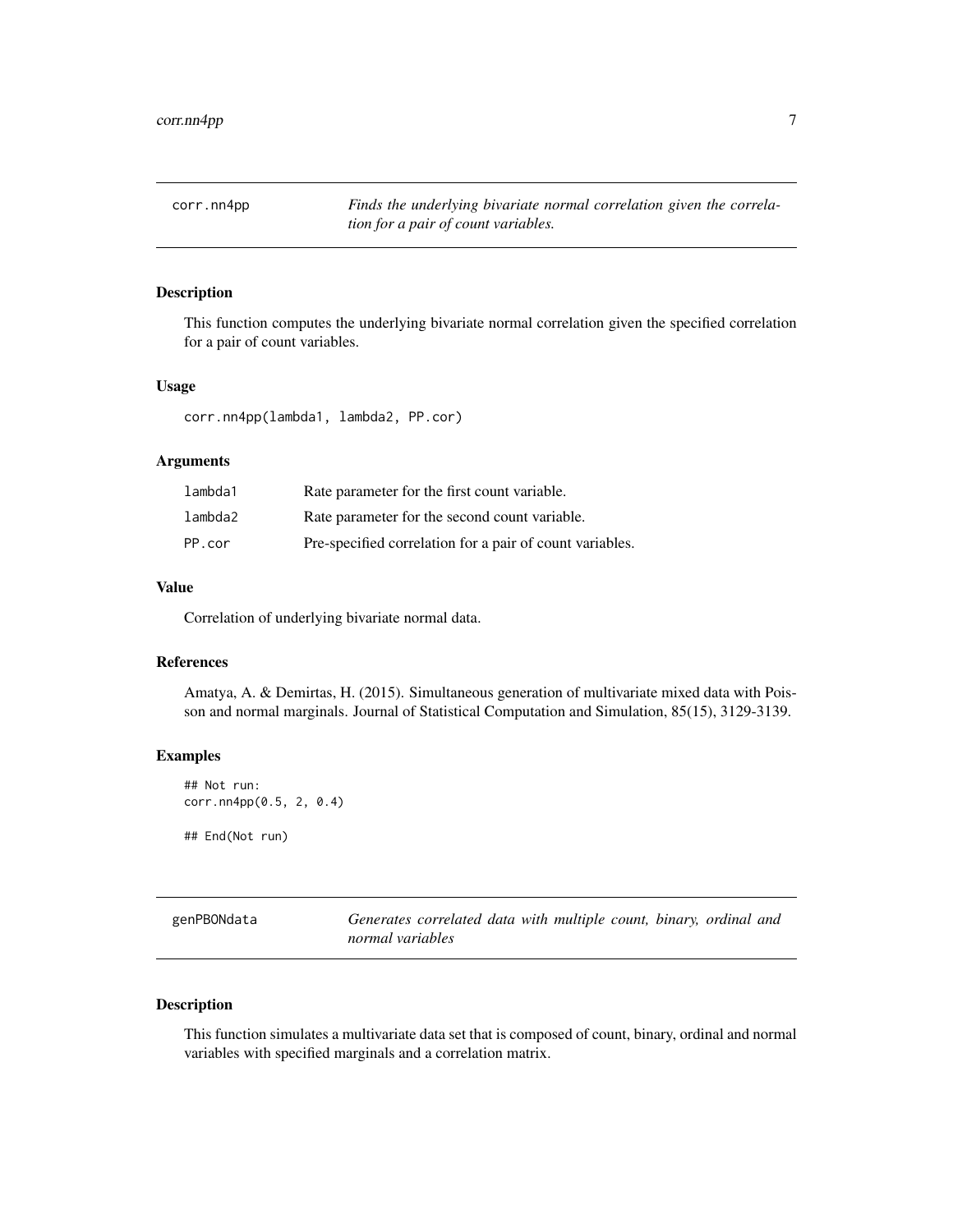# Usage

```
genPBONdata(n, no_pois, no_bin, no_ord, no_norm, inter.mat, lamvec, prop_vec_bin,
 prop_vec_ord, nor.mean, nor.var)
```
# Arguments

| n            | Number of rows                                                                                                                                                                                                                                                                                                                           |
|--------------|------------------------------------------------------------------------------------------------------------------------------------------------------------------------------------------------------------------------------------------------------------------------------------------------------------------------------------------|
| no_pois      | Number of count variables                                                                                                                                                                                                                                                                                                                |
| no_bin       | Number of binary variables                                                                                                                                                                                                                                                                                                               |
| no_ord       | Number of ordinal variables                                                                                                                                                                                                                                                                                                              |
| no_norm      | Number of normal variables                                                                                                                                                                                                                                                                                                               |
| inter.mat    | The intermediate correlation matrix obtained from function intermat                                                                                                                                                                                                                                                                      |
| lamvec       | A vector of marginal rates for the count variables                                                                                                                                                                                                                                                                                       |
| prop_vec_bin | A vector of probabilities for the binary variables                                                                                                                                                                                                                                                                                       |
| prop_vec_ord | A vector of probabilities for the ordinal variables. For each of the variable,<br>the i-th element of the pyec is the cumulative probability defining the marginal<br>distribution of the ordinal variable. If the variable has k categories, the i-th<br>element of p will contain k-1 probabilities. The k-th element is implicitly 1. |
| nor.mean     | A vector of means for the normal variables                                                                                                                                                                                                                                                                                               |
| nor.var      | A vector of variances for the normal variables                                                                                                                                                                                                                                                                                           |

# Value

| data       | A simulated data matrix of size $nx(no_pois + no_bin + no_ord + no_porm)$ , of<br>which the first no pois are count variables, followed by no bin binary variables,<br>no_ord ordinal variables, and lastly no_norm normal variables. |
|------------|---------------------------------------------------------------------------------------------------------------------------------------------------------------------------------------------------------------------------------------|
| n.rows     | Number of rows in the simulated data                                                                                                                                                                                                  |
| prob.bin   | A vector of probabilities for the binary variables                                                                                                                                                                                    |
| prob.ord   | A vector of probabilities for the ordinal variables                                                                                                                                                                                   |
| nor.mean   | A vector of means for the normal variables                                                                                                                                                                                            |
| nor.var    | A vector of variances for the normal variables                                                                                                                                                                                        |
| lamvec     | A vector of rate parameters for the count variables                                                                                                                                                                                   |
| n.pois     | Number of count variables                                                                                                                                                                                                             |
| n.bin      | Number of binary variables                                                                                                                                                                                                            |
| n.ord      | Number of ordinal variables                                                                                                                                                                                                           |
| n.norm     | Number of normal variables                                                                                                                                                                                                            |
| final.corr | The final correlation matrix for the simulated data                                                                                                                                                                                   |
|            |                                                                                                                                                                                                                                       |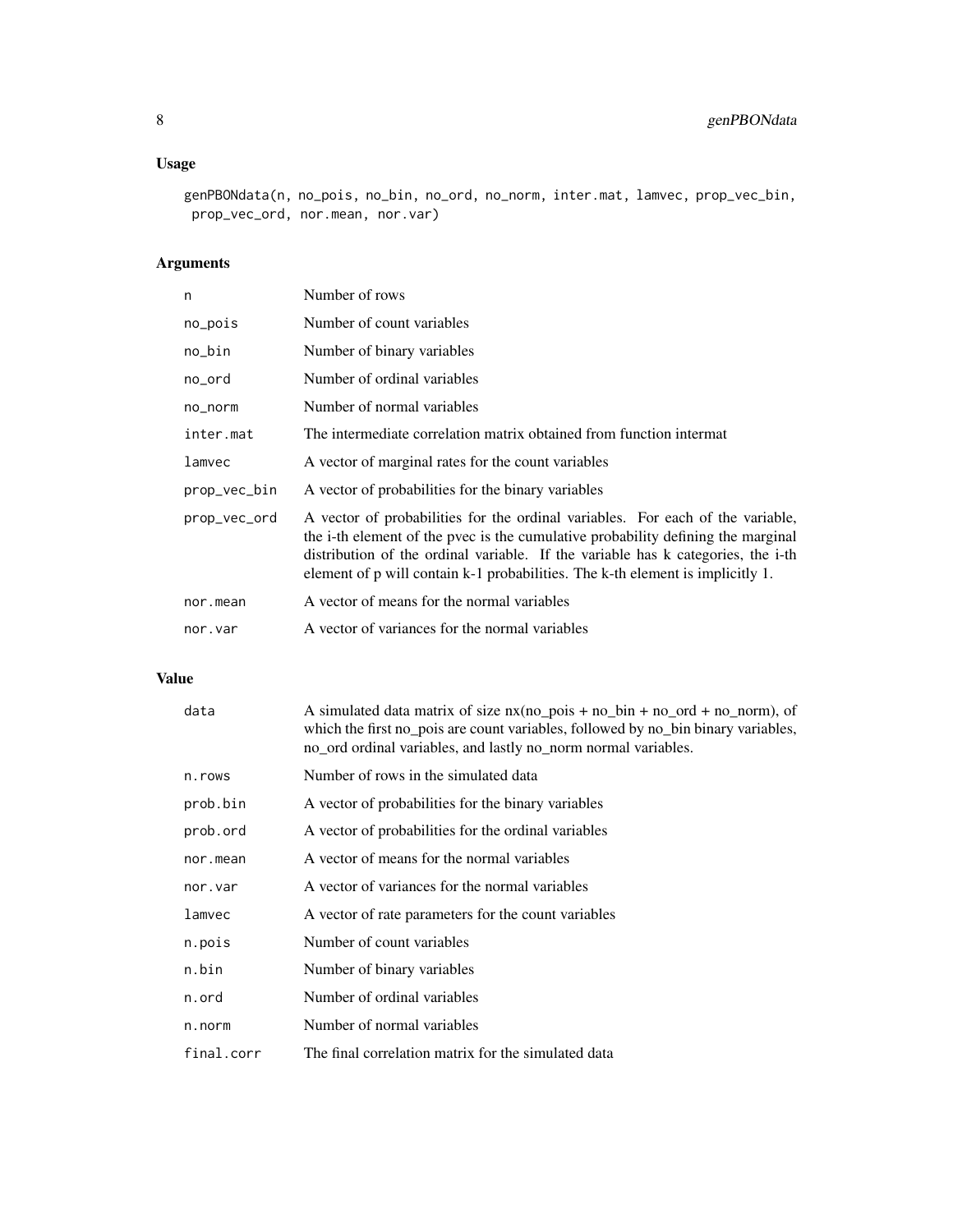#### <span id="page-8-0"></span>intermat 9

#### Examples

## Not run:

```
ss=10000
num_pois<-2
num_bin<-1
num_ord<-2
num_norm<-1
lamvec=sample(10,2)
pbin=runif(1)
pord=list(c(0.1, 0.9), c(0.2, 0.3, 0.5))
nor.mean=3.1
nor.var=0.85
M=c(-0.05, 0.26, 0.14, 0.09, 0.14, 0.12, 0.13, -0.02, 0.17, 0.29,
-0.04, 0.19, 0.10, 0.35, 0.39)
N=diag(6)
N[lower.tri(N)]=M
TV=N+t(N)diag(TV)<-1
intmat<-intermat(num_pois,num_bin,num_ord,num_norm,corr_mat=TV,pbin,pord,lamvec,
nor.mean,nor.var)
genPBONdata(ss,num_pois,num_bin,num_ord,num_norm,intmat,lamvec,pbin,pord,nor.mean,nor.var)
```
## End(Not run)

<span id="page-8-1"></span>intermat *Calculates and assembles the intermediate correlation matrix entries for the multivariate normal data.*

# Description

This function computes and assembles the correlation entries for the intermediate multivariate normal data.

# Usage

```
intermat(no_pois, no_bin, no_ord, no_norm, corr_mat, prop_vec_bin, prop_vec_ord,
lam_vec, nor_mean, nor_var)
```
#### Arguments

| no_pois  | Number of the count variables.                              |
|----------|-------------------------------------------------------------|
| no_bin   | Number of the binary variables.                             |
| no ord   | Number of the ordinal variables.                            |
| no_norm  | Number of the normal variables.                             |
| corr_mat | Pre-specified correlation matrix for the multivariate data. |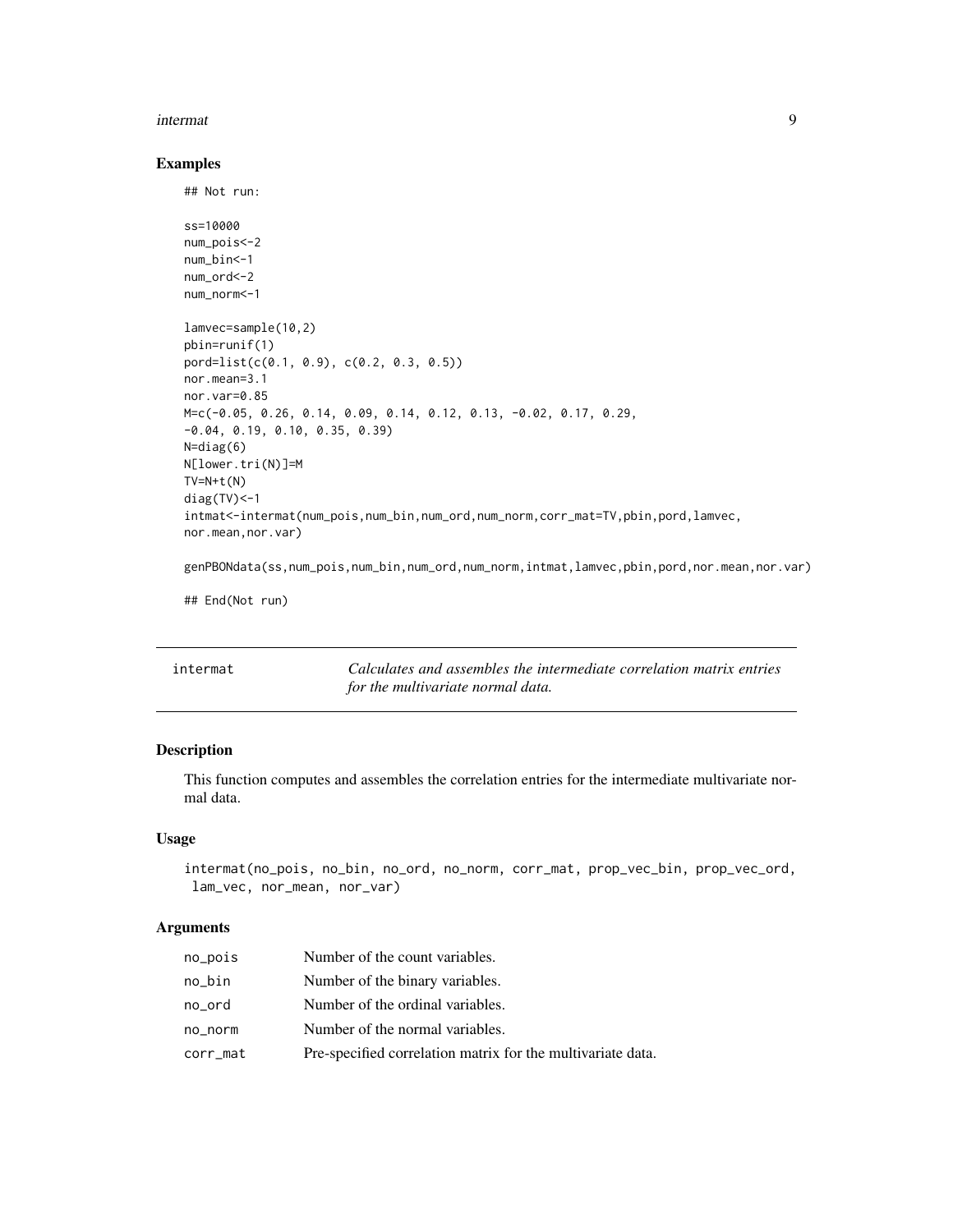<span id="page-9-0"></span>10 intermation and the contract of the contract of the contract of the contract of the contract of the contract of the contract of the contract of the contract of the contract of the contract of the contract of the contrac

| prop_vec_bin | Vector of probabilities for the binary variables.  |
|--------------|----------------------------------------------------|
| prop_vec_ord | Vector of probabilities for the ordinal variables. |
| lam_vec      | Vector of rate parameters for the count variables. |
| nor_mean     | Vector of means for the normal variables.          |
| nor var      | Vector of variances for the normal variables.      |

# Value

The intermediate correlation matrix that will be used later for multivariate normal data simulation.

#### References

Barberio, A. & Ferrari, P.A. (2015). GenOrd: Simulation of discrete random variables with given correlation matrix and marginal distributions. https://cran.r-project.org/web/packages/GenOrd/index.html.

Demirtas, H. & Hedeker, D. (2011). A practical way for computing approximate lower and upper correlation bounds. American Statistician, 65(2), 104-109.

Demirtas, H. & Hedeker, D. (2016). Computing the point-biserial correlation under any underlying continuous distribution. Communications in Statistics–Simulation and Computation, 45(8), 2744- 2751.

Ferrari, P.A. and Barberio, A. (2012). Simulating ordinal data. Multivariate Behavioral Research, 47(4), 566-589.

# See Also

[corr.nn4bb](#page-2-1), [corr.nn4bn](#page-3-1), [corr.nn4on](#page-3-2), [corr.nn4pbo](#page-4-1), [corr.nn4pn](#page-5-1), [corr.nn4pp](#page-6-1), and [validation.specs](#page-10-1).

# Examples

```
## Not run:
num_pois<-2
num_bin<-1
num_ord<-2
num_norm<-1
lamvec=sample(10,2)
pbin=runif(1)
pord=list(c(0.3, 0.7), c(0.2, 0.3, 0.5))
nor.mean=3.1
nor.var=0.85
M =c(-0.05, 0.26, 0.14, 0.09, 0.14, 0.12, 0.13, -0.02, 0.17, 0.29, -0.04, 0.19, 0.10, 0.35, 0.39)
N=diag(6)N[lower.tri(N)]=M
TV=N+t(N)diag(TV)<-1
intmat<-
intermat(num_pois,num_bin,num_ord,num_norm,corr_mat=TV,pbin,pord,lamvec,nor.mean,nor.var)
```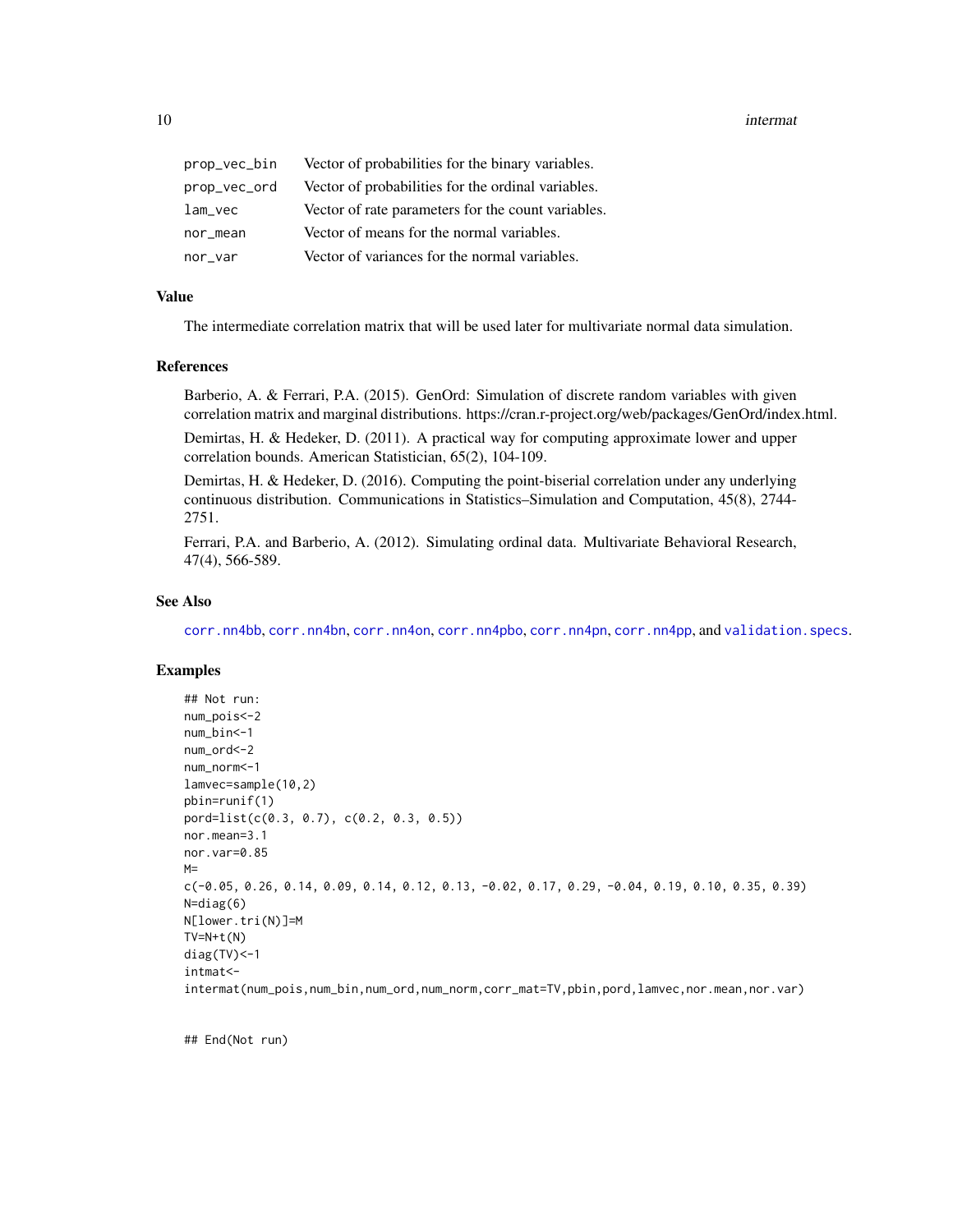<span id="page-10-1"></span><span id="page-10-0"></span>

#### Description

This function checks the validity of user specified parameters including rate parameters for count variables, proportion parameters for binary and ordinary variables, mean and variance parameters for normal data, as well as the validity of entries in the correlation matrix. This function also computes the lower and upper limits for each pairwise correlation based on the marginal probabilities for range violation checks.

# Usage

validation.specs(no.pois, no.bin, no.ord, no.norm, corr.mat, prop.vec.bin, prop.vec.ord, lamvec, nor.mean, nor.var)

validation\_specs(no.pois, no.bin, no.ord, no.norm, corr.mat, prop.vec.bin, prop.vec.ord, lamvec, nor.mean, nor.var) #deprecated

#### Arguments

| no.pois      | Number of count variables.                                                                                                                                                                                                                                                                                                                                                             |
|--------------|----------------------------------------------------------------------------------------------------------------------------------------------------------------------------------------------------------------------------------------------------------------------------------------------------------------------------------------------------------------------------------------|
| no.bin       | Number of binary variables.                                                                                                                                                                                                                                                                                                                                                            |
| no.ord       | Number of ordinal variables.                                                                                                                                                                                                                                                                                                                                                           |
| no.norm      | Number of normal variables.                                                                                                                                                                                                                                                                                                                                                            |
| corr.mat     | User specified correlation matrix for the multivariate data.                                                                                                                                                                                                                                                                                                                           |
| prop.vec.bin | Vector of probabilities corresponding to each of the binary variables.                                                                                                                                                                                                                                                                                                                 |
| prop.vec.ord | Vector of probabilities corresponding to each of the ordinal variables. For each<br>of the ordinal variable, the i-th element of the probability vector is the cumu-<br>lative probability defining the marginal distribution of the ordinal variable. If<br>the variable has k categories, the i-th element of p will contain k-1 probabilities.<br>The k-th element is implicitly 1. |
| lamvec       | Vector of rate parameters for the count variables.                                                                                                                                                                                                                                                                                                                                     |
| nor.mean     | Vector of means for the normal variables.                                                                                                                                                                                                                                                                                                                                              |
| nor.var      | Vector of variances for the normal variables.                                                                                                                                                                                                                                                                                                                                          |
|              |                                                                                                                                                                                                                                                                                                                                                                                        |

# Details

This function computes the lower and upper bounds for all possible pairs that involve count, binary, ordinal and normal variables.

#### Value

The function returns TRUE if no specification problem is encountered. Otherwise, it returns an error message.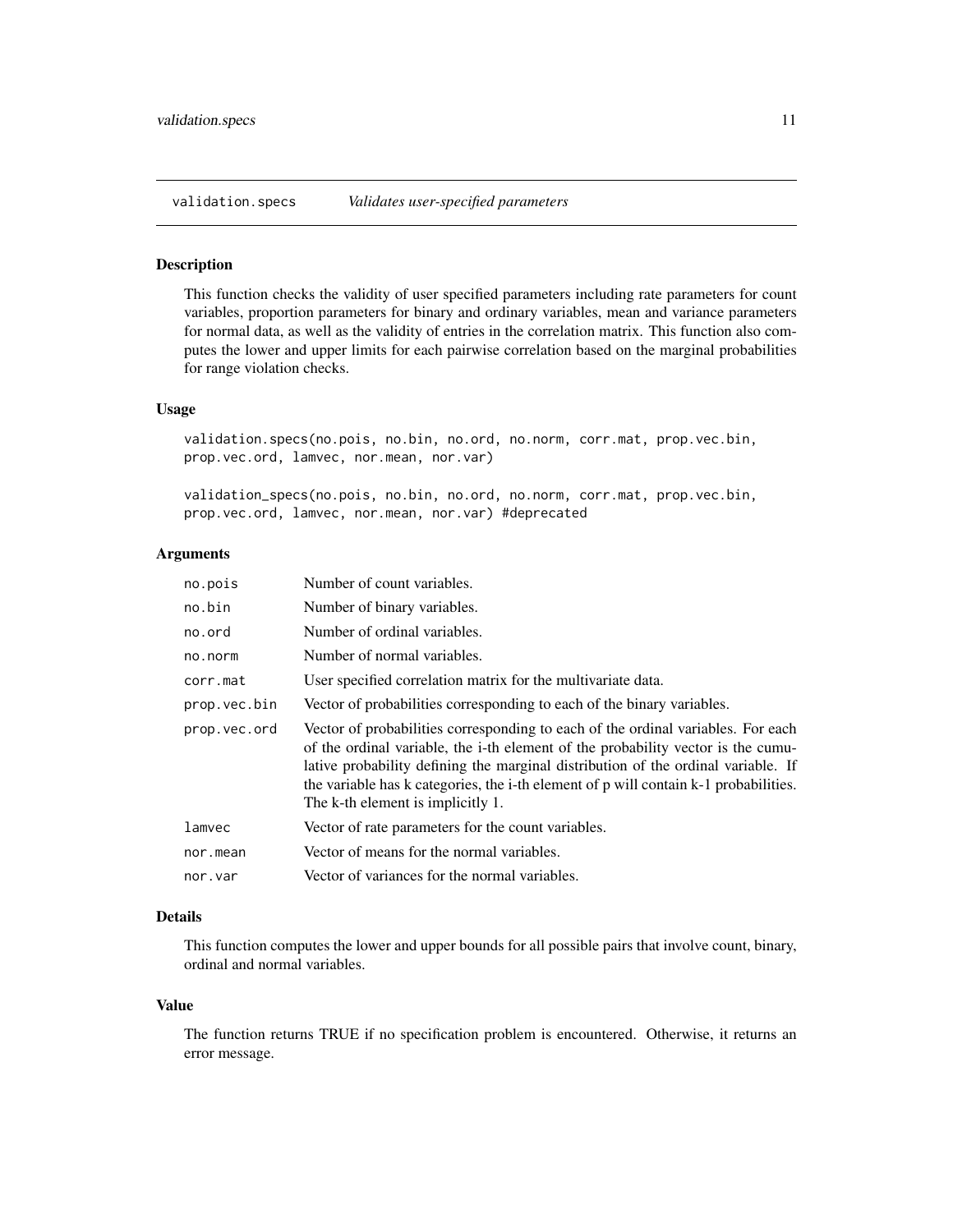#### References

Demirtas, H. and Hedeker, D. (2011). A practical way for computing approximate lower and upper correlation bounds. The American Statistician, 65(2), 104-109.

Demirtas, H., Hedeker, D., and Mermelstein, R.J. (2012). Simulation of massive public health data by power polynomials. Statistics in Medicine, 31(27), 3337-3346.

#### Examples

```
## Not run:
num_pois<-1
num_bin<-1
num_ord<-1
num_norm<-1
lambda<-c(1)
phin < -c(0.3)pord<-list(c(0.3,0.6))
normean<-15
norvar<-7
corr.mat=matrix(c(1,0.2,0.1,0.3, 0.2,1,0.5,0.4, 0.1,0.5,1, 0.7, 0.3, 0.4, 0.7, 1),4,4)
validation.specs(num_pois, num_bin, num_ord, num_norm,
corr.mat, pbin, pord, lambda, normean,norvar)
num_pois<-2
num_bin<-2
num_ord<-2
num_norm<-0
lambda < -c(1,2)pbin<-c(0.3,0.5)
pord<-list(c(0.3,0.6),c(0.5,0.6))
corr.mat=matrix(0.64,6,6)
diag(corr.mat)=1
validation.specs(num_pois, num_bin, num_ord, num_norm,
corr.mat, pbin, pord, lambda, nor.mean=NULL, nor.var=NULL)
# An example with an invalid target correlation matrix (bound violation).
num_pois<-1
num_bin<-2
num_ord<-2
num_norm<-1
lamvec=c(1)
pbin=c(0.3, 0.7)
pord=list(c(0.2, 0.5), c(0.4, 0.7, 0.8))
nor.mean=2.1
nor.var=0.75
M=c(-0.35, 0.26, 0.34, 0.09, 0.14, 0.12, 0.30, -0.02, 0.17, 0.29, -0.04, 0.19,
0.10, 0.35, 0.39)
N=diag(6)
N[lower.tri(N)]=M
TV=N+t(N)
```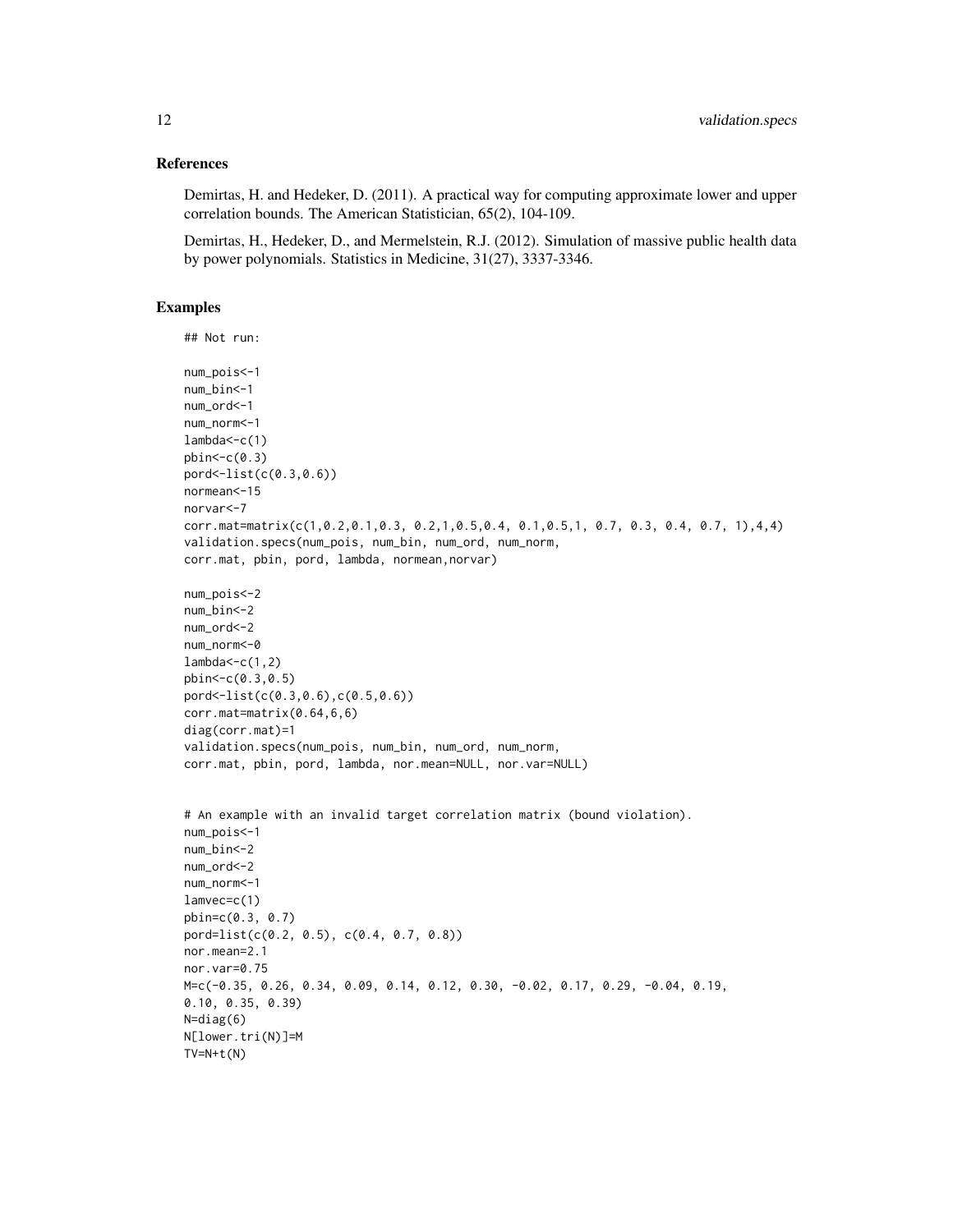# validation.specs 13

```
diag(TV) <-1
validation.specs(num_pois, num_bin, num_ord, num_norm, corr.mat=TV, pbin, pord,
lamvec, normean, norvar)
# An example with a non-positive definite correlation matrix.
pbin=c(0.3, 0.7)
TV1=TV
TV1[3,2]=TV[2,3]=5
validation.specs(num_pois, num_bin, num_ord, num_norm, corr.mat=TV1, pbin, pord,
lamvec, normean, norvar)
```